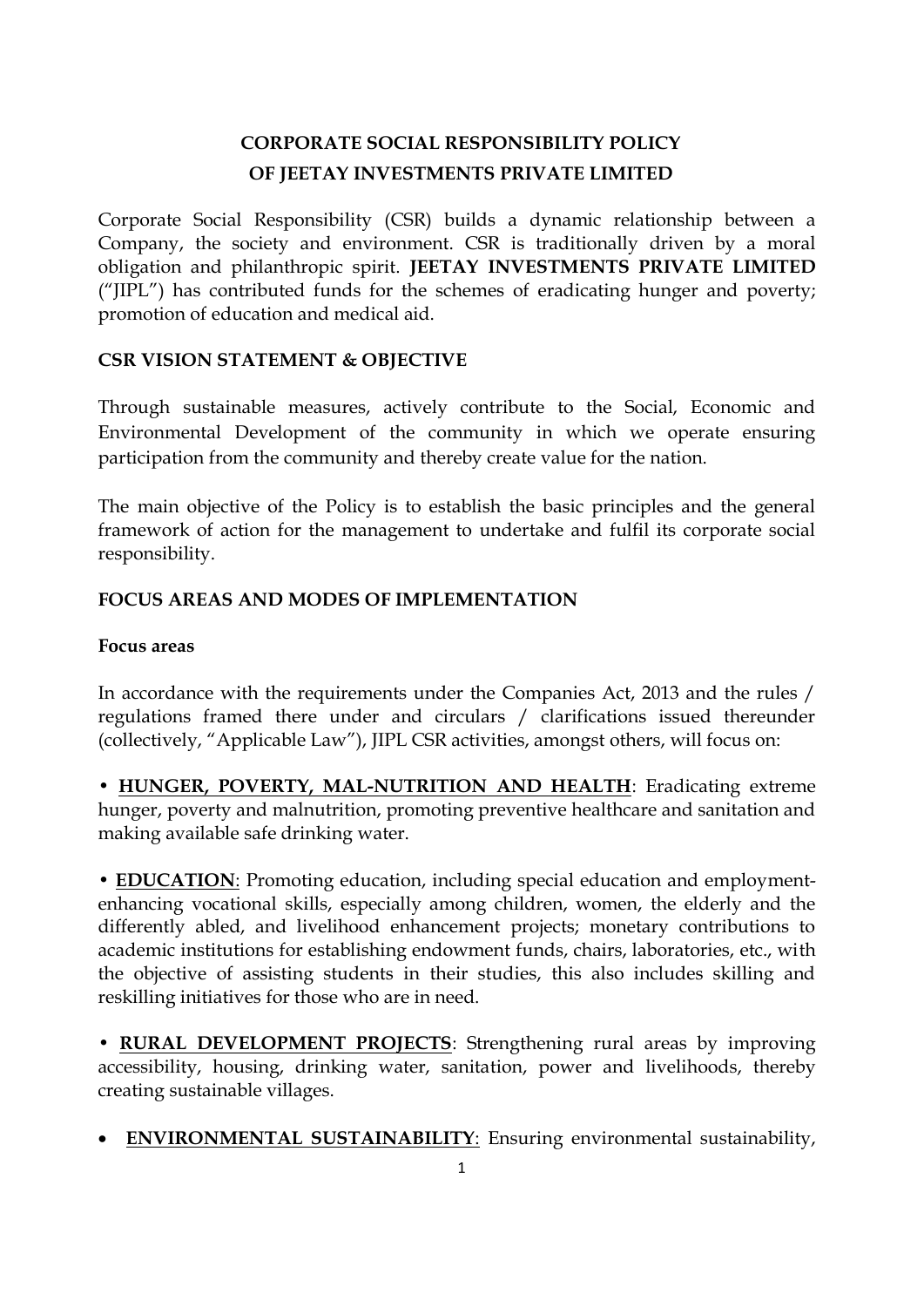ecological balance, protection of flora and fauna, animal welfare, agro-forestry, conservation of natural resources and maintaining the quality of soil, air and water.

| <b>S1.</b>     | <b>Focus Area</b>                 | <b>Implementing Strategy</b>             |
|----------------|-----------------------------------|------------------------------------------|
| N <sub>0</sub> |                                   |                                          |
| $\mathbf{1}$   | Hunger, poverty, malnutrition and | Work directly or with non-profit         |
|                | healthcare                        | organizations<br>infrastructure<br>at    |
|                |                                   | and/or operational level to support      |
|                |                                   | meal or nutrition related programs in    |
|                |                                   | schools and other institutions across    |
|                |                                   | India.                                   |
| $\overline{2}$ | Education                         | Partner directly or with non-profit      |
|                |                                   | organizations, primary, secondary        |
|                |                                   | and higher educational institutions      |
|                |                                   | including schools, colleges,<br>and      |
|                |                                   | universities to encourage efforts in a   |
|                |                                   | range of areas<br>including<br>wide      |
|                |                                   | training, provision of funding for       |
|                |                                   | continued education, skilling, offline   |
|                |                                   | online education, research,<br>and       |
|                |                                   | infrastructure<br>development<br>and     |
|                |                                   | capacity building.                       |
| 3              | Rural Development                 | Partner directly or with governments     |
|                |                                   | and NGOs to support projects related     |
|                |                                   | to development and improvement of        |
|                |                                   | infrastructure and essential amenities,  |
|                |                                   | livelihood and skilling initiatives,     |
|                |                                   | training<br>and education,<br>and        |
|                |                                   | rehabilitating disaster affected victims |
|                |                                   | in rural areas.                          |
| 4.             | Environmental sustainability      | Work with NGOs on safeguarding           |
|                |                                   | the environment, including protection    |
|                |                                   | of flora and fauna, promoting climate    |
|                |                                   | action, renewable energy, natural        |
|                |                                   | resource conservation as well as         |
|                |                                   | promoting resource efficiencies across   |
|                |                                   | energy, water<br>and<br>waste            |
|                |                                   | management.                              |

Modes of Implementation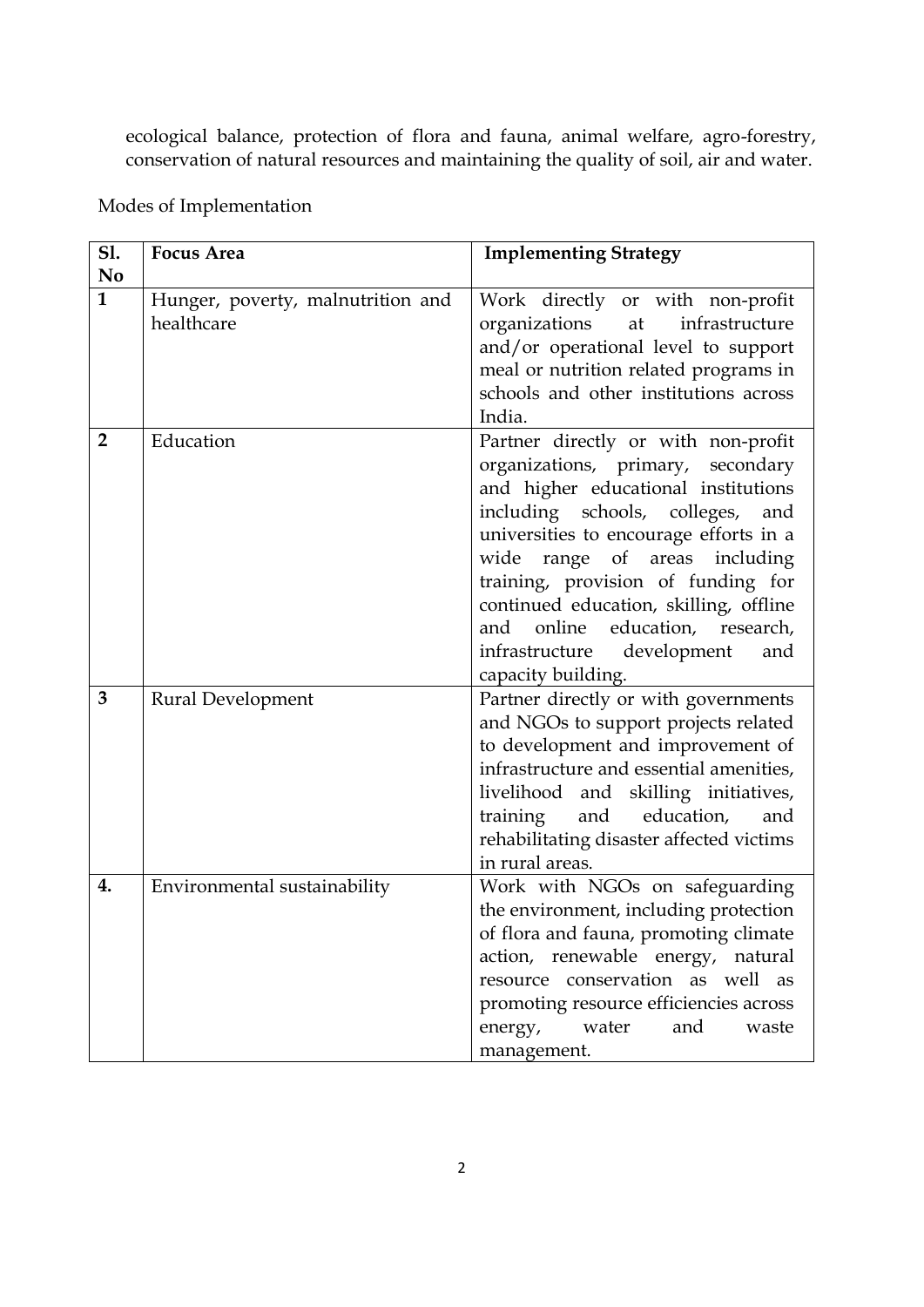#### **UNDERTAKING CSR ACTIVITIES**

JIPL will undertake its CSR activities (being projects / programs / other permitted activities), approved by the CSR Committee either directly or through such other eligible entity / organization as approved by the CSR Committee.

The surplus arising out of the CSR activities shall not form part of the business profit of the Company. Such surplus shall be spent towards its CSR activities in accordance with this policy. Identification and implementation of CSR projects / programs will be monitored by the CSR Committee and the Board of Directors of the Company ("the Board"), as required under Applicable Law.

#### **CSR ANNUAL ACTION PLAN AND LOCATION OF CSR EFFORTS**

The CSR Committee shall decide on the locations for CSR activities and formulate and recommend to the Board for approval a CSR annual action plan, which shall contain all matters which are required under Applicable Law and any other matters as the CSR Committee may deem fit from time to time.

The Board may modify the annual action plan as per the recommendations of the CSR Committee at any time during the financial year, based on reasonable justification.

#### **IMPACT ASSESSMENT**

Impact assessment shall be undertaken by the Company or by recipient or by implementing agency as required by and in the manner set out under Applicable Law, and the impact assessment report(s) shall be placed before the CSR Committee and the Board, and shall be disclosed as legally required.

# **COMPOSITION OF CSR COMMITTEE AND DISCLOSURES**

The CSR Committee shall be comprised in accordance with the requirements of Applicable Law. This CSR Policy, details of the composition of the CSR Committee and projects approved by the Board shall be available at the registered office of the Company.

#### **GOVERNANCE**

The Company can undertake CSR activities either by itself or through other entities eligible to undertake CSR activities under Applicable Law. The Board and the CSR Committee will deployed initiatives in making appropriate disclosures (internal / external) on a periodic basis.